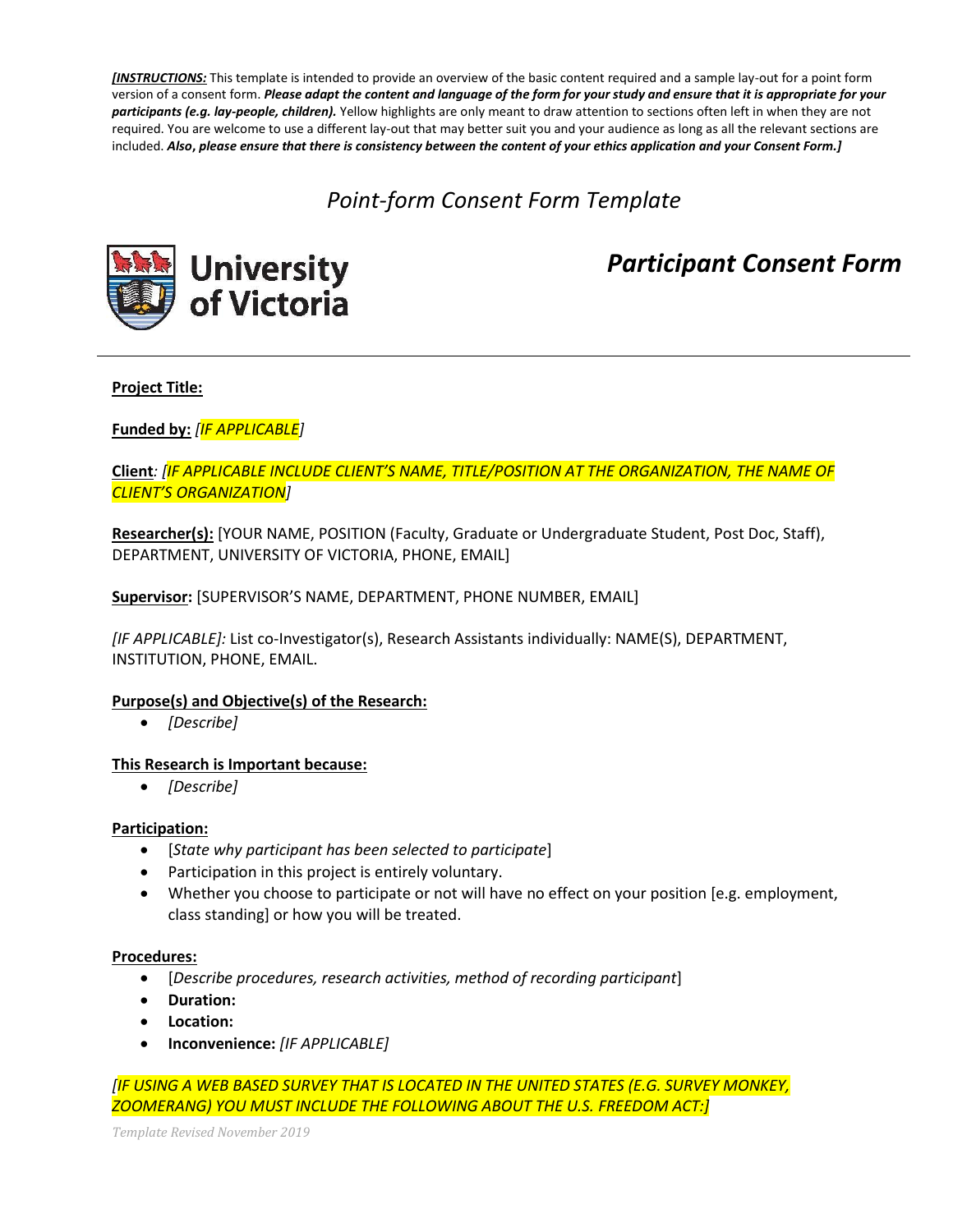Please be advised that information about you that is gathered for this research study (STATE IF IT INCLUDES IDENTIFIABLE INFORMATION) uses an online program located in the U.S. or a program that can be accessed from the US (FluidSurveys). As such, there is a possibility that information about you may be accessed without your knowledge or consent by the US government in compliance with the US Freedom Act.

## **Compensation:** *[IF APPLICABLE]*

[*Describe compensation*]

## **Benefits:**

 [*STATE THE BENEFITS OF THIS RESEARCH, AS APPLICABLE: TO PARTICIPANTS; TO SOCIETY; TO THE STATE OF KNOWLEDGE*].

## **Risks:**

- There are no known or anticipated risks to you by participating in this research **or [**E.G., EMOTIONAL, SOCIAL, PSYCHOLOGICAL, PHYSICAL, ECONOMIC, ETC.]
- **Risk(s) will be addressed by** [*EXPLAIN*]:

## **Researcher's Relationship with Participants:** *[IF APPLICABLE]*

- The researcher may have a relationship to you as [STATE THE RELATIONSHIP, E.G., TEACHER/STUDENT; THERAPIST/CLIENT; SUPERVISOR/EMPLOYEE].
- To help prevent this relationship from influencing your decision to participate, the following steps to prevent coercion have been taken [EXPLAIN HOW COERCION WILL BE PREVENTED].

## **Withdrawal of Participation:**

- You may withdraw at any time without explanation or consequence.
- Should you withdraw, your data [*DESCRIBE WHAT WILL HAPPEN TO DATA*].

## **Continued or On-going Consent:** *[IF APPLICABLE]:*

 [EXPLAIN HOW YOU WILL HANDLE ONGOING CONSENT WHEN THE RESEARCH INVOLVES FOLLOW-UP INTERVIEWS, OCCURS OVER MULTIPLE OCCASIONS OR AN EXTENDED PERIOD OF TIME, OR IF YOU INTEND TO USE THE DATA IN FUTURE RESEARCH].

#### **Anonymity and Confidentiality:**

- **•** IDESCRIBE HOW ANONYMITY WILL BE PROTECTED; OR EXPLAIN LIMITS TO ANONYMITY OR JUSTIFY WHY ANONYMITY IS NOT REQUIRED].
- [EXPLAIN HOW CONFIDENTIALITY WILL BE PROTECTED (I.E., STORAGE AND ACCESS; OR JUSTIFY LIMITS TO OR WAIVING OF CONFIDENTIALITY – *SEE BELOW FOR EXPLICIT PERMISSION TO USE PARTICIPANT'S NAME*].

## **Research Results will [may] be Used/Disseminated in the Following Ways:**

 [E.G.: DIRECTLY TO PARTICIPANTS; PUBLISHED ARTICLE; THESIS / DISSERTATION/ CLASS PRESENTATION; PRESENTATIONS AT SCHOLARLY MEETINGS; REPORT TO ORGANIZATION OR OTHER – SPECIFY]

#### **Disposal of Data**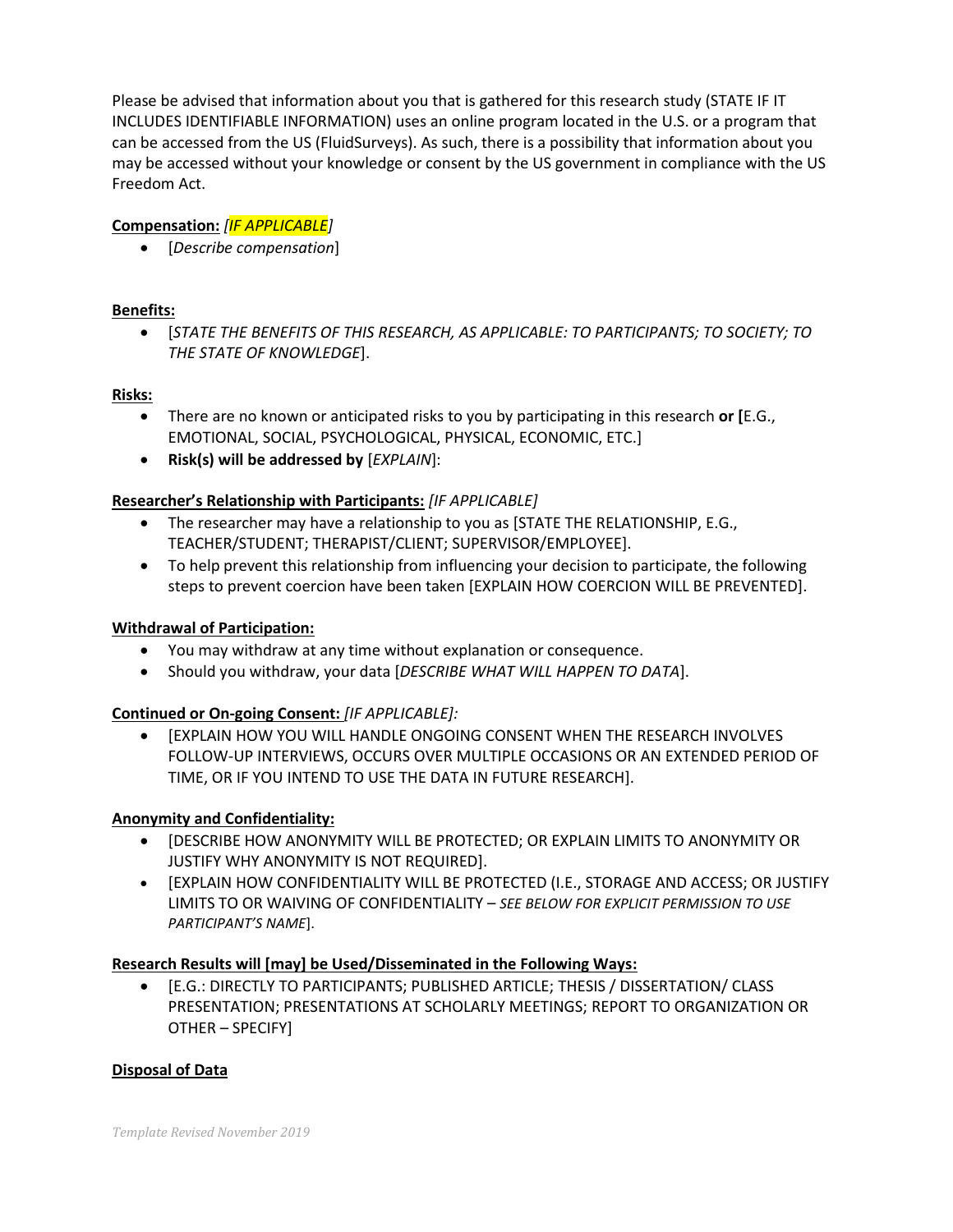• Data from this study will be disposed of [DESCRIBE WHEN AND HOW DATA WILL BE DESTROYED, E.G., ELECTRONIC DATA WILL BE ERASED; PAPER COPIES WILL BE SHREDDED; OR JUSTIFY IF DATA WILL NOT BE DESTROYED AND DESCRIBE WHERE AND HOW IT WILL BE STORED].

#### **Questions or Concerns:**

- Contact the researcher(s) using the information at the top of page 1;
- Contact the Human Research Ethics Office, University of Victoria, (250) 472-4545 [ethics@uvic.ca](mailto:ethics@uvic.ca)

### **Consent** [SELECT APPROPRIATE OPTION(S) FROM BELOW]**:**

[FOR SIGNED CONSENT] Your signature below indicates that you understand the above conditions of participation in this study and that you have had the opportunity to have your questions answered by the researchers, and that you consent to participate in this research project.

| Name of Participant<br>Signature<br>Date |
|------------------------------------------|
|------------------------------------------|

### *A copy of this consent will be left with you, and a copy will be taken by the researcher.*

## *[THE FOLLOWING CAN BE USED TO CUSTOMIZE THE CONSENT FORM TO THE RESEARCH PROJECT REQUIREMENTS AND ARE NOT INTENDED AS AN EXHAUSTIVE LIST]*

[FOR IMPLIED CONSENT FOR SURVEYS] By completing and submitting the questionnaire, **YOUR FREE AND INFORMED CONSENT IS IMPLIED** and indicates that you understand the above conditions of participation in this study and that you have had the opportunity to have your questions answered by the researchers, and that you consent to participate in this research project.

#### [FOR VISUAL DATA ONLY]

**Visually Recorded Images/Data**: Participant or parent/guardian to provide initials, *only if you consent*:

- Photos may be taken of me [my child] for: Analysis \_\_\_\_\_\_\_ Dissemination\* \_\_\_\_\_\_\_\_
- Videos may be taken of me [my child] for: Analysis Dissemination\*

\*Even if no names are used, you [or your child] may be recognizable if visual images are shown as part of the results.

#### **Waiving Confidentiality** [IF APPLICABLE] *PLEASE SELECT STATEMENT*

I consent to be identified by name / credited in the results of the study. I consent to have my responses attributed to me by name in the results.

\_\_\_\_\_\_\_\_\_\_\_\_\_\_ (Participant to provide initials)

## **Future Use of Data** [*IF APPLICABLE* ] *PLEASE SELECT STATEMENT*

I consent to the use of my data in future research: \_\_\_\_\_\_\_\_\_\_\_\_\_\_\_\_\_\_\_\_\_\_\_\_\_\_\_\_\_ (Participant to provide initials) I **do not** consent to the use of my data in future research: \_\_\_\_\_\_\_\_\_\_\_\_\_\_\_\_\_ (Participant to provide initials)